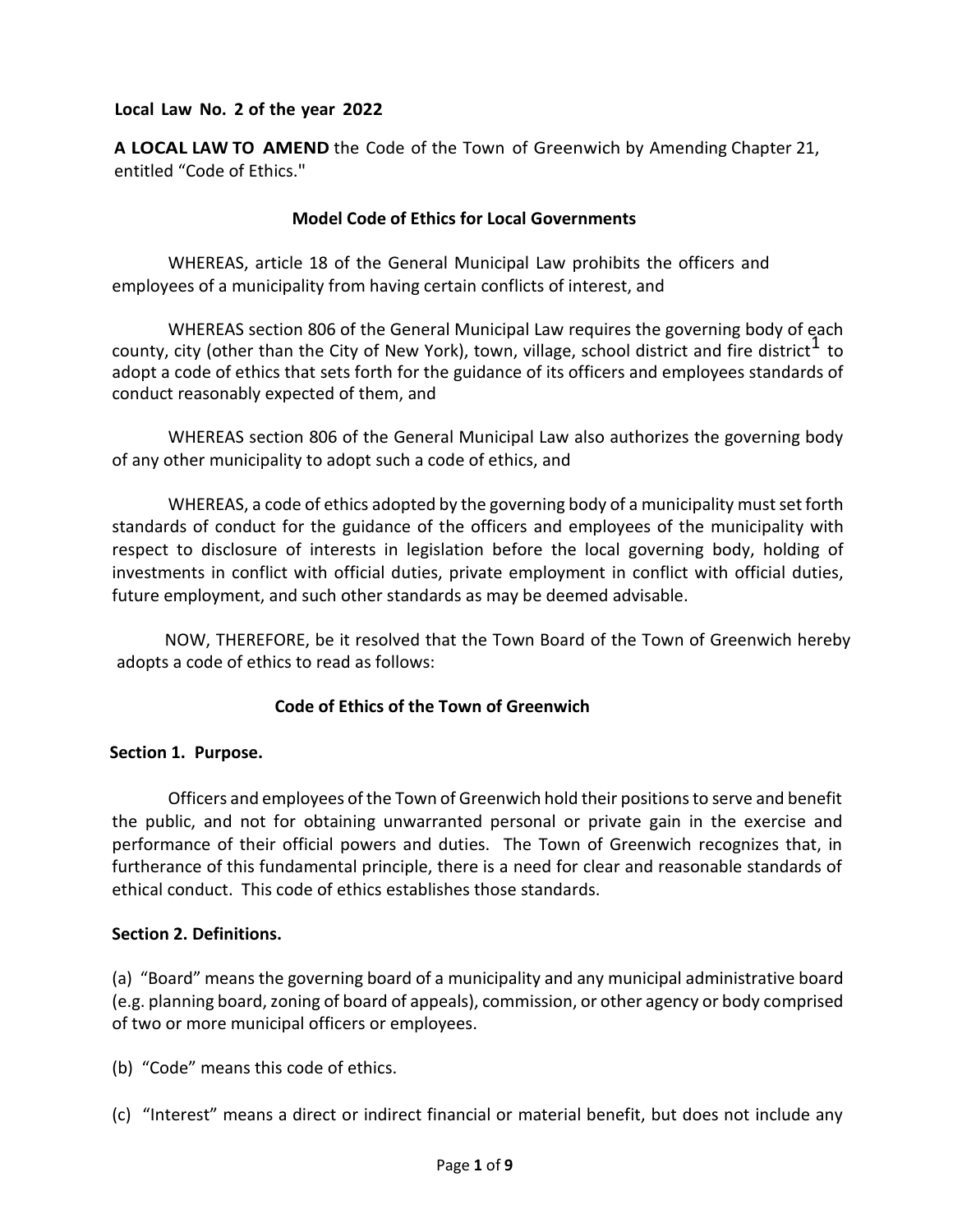benefit arising from the provision or receipt of any services generally available to the residents or taxpayers of the municipality or an area of the municipality, or a lawful class of such residents or taxpayers. A municipal officer or employee is deemed to have an interest in any private organization when he or she, his or her spouse, or a member of his or her household, is an owner, partner, member, director, officer, employee, or directly or indirectly owns or controls more than 5% of the organization's outstanding stock.

(d) "Municipality" means Town of Greenwich. The word "municipal" refers to the municipality.

(e) "Municipal officer or employee" means a paid or unpaid officer or employee of the Town of Greenwich, including, but not limited to, the members of any municipal board.

(f) "Relative" means a spouse, parent, step-parent, sibling, step-sibling, sibling's spouse, child, step-child, uncle, aunt, nephew, niece, first cousin, or household member of a municipal officer or employee, and individuals having any of these relationships to the spouse of the officer or employee.

# **Section 3. Applicability.**

This code of ethics applies to the officers and employees of the Town of Greenwich, and shall supersede any prior municipal code of ethics. The provisions of this code of ethics shall apply in addition to all applicable State and local laws relating to conflicts of interest and ethics including, but not limited to, article 18 of the General Municipal Law and all rules, regulations, policies and procedures of the Town of Greenwich.

# **Section 4. Prohibition on use of municipal position for personal or private gain.**

No municipal officer or employee shall use his or her municipal position or official powers and duties to secure a financial or material benefit for himself or herself, a relative, or any private organization in which he or she is deemed to have an interest.

# **Section 5. Disclosure of interest in legislation and other matters.**

(a) Whenever a matter requiring the exercise of discretion comes before a municipal officer or employee, either individually or as a member of a board, and disposition of the matter could result in a direct or indirect financial or material benefit to himself or herself, a relative, or any private organization in which he or she is deemed to have an interest, the municipal officer or employee shall disclose in writing the nature of the interest.

(b) The disclosure shall be made when the matter requiring disclosure first comes before the municipal officer or employee, or when the municipal officer or employee first acquires knowledge of the interest requiring disclosure, whichever is earlier.

(c) In the case of a person serving in an elective office, the disclosure shall be filed with the governing board of the municipality. In all other cases, the disclosure shall be filed with the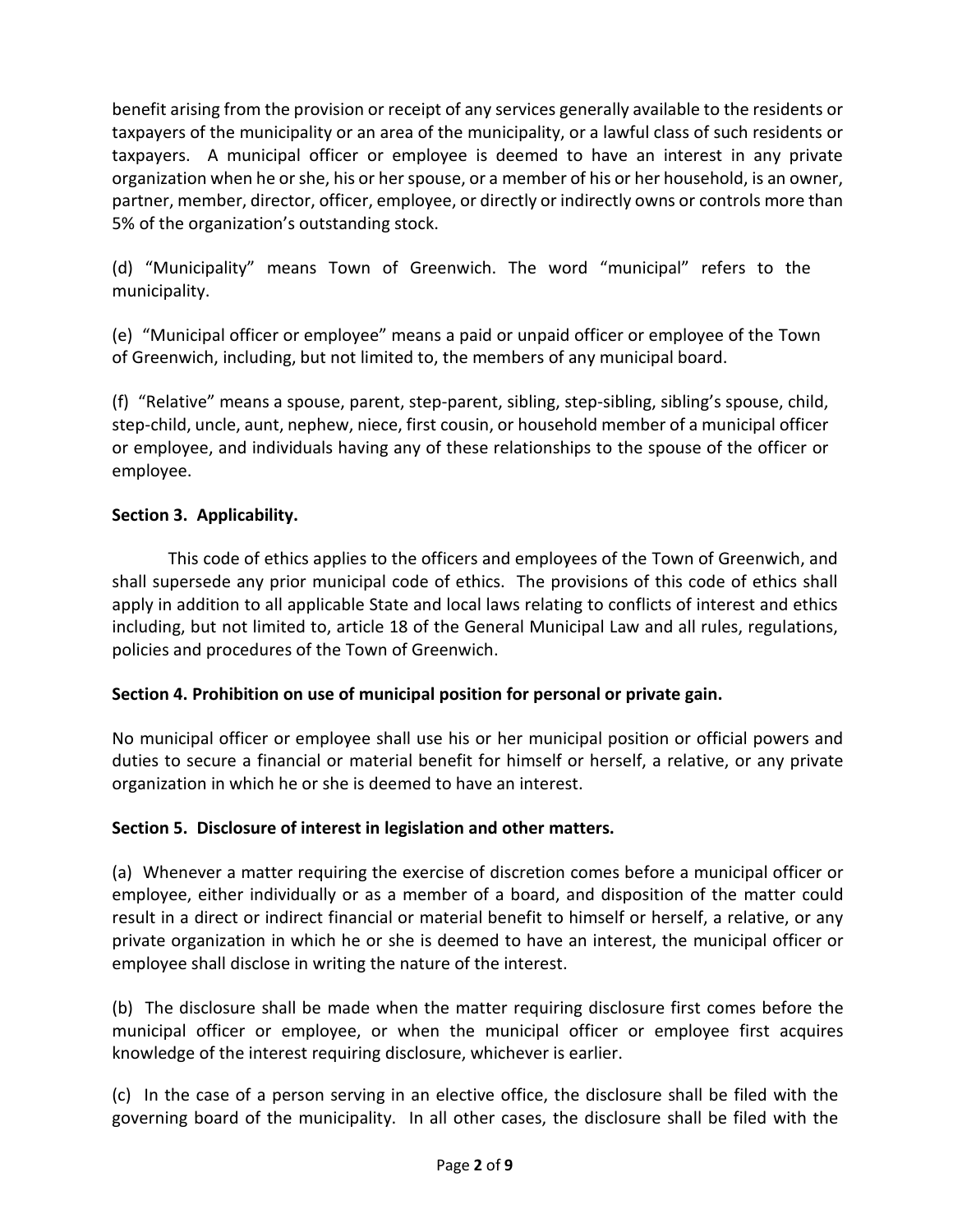person's supervisor or, if the person does not have a supervisor, the disclosure shall be filed with the municipal officer, employee or board having the power to appoint to the person's position.

In addition, in the case of a person serving on a municipal board, a copy of the disclosure shall be filed with the board. Any disclosure made to a board shall be made publicly at a meeting of the board and must be included in the minutes of the meeting.

## **Section 6. Recusal and abstention.**

(a) No municipal officer or employee may participate in any decision or take any official action with respect to any matter requiring the exercise of discretion, including discussing the matter and voting on it, when he or she knows or has reason to know that the action could confer a direct or indirect financial or material benefit on himself or herself, a relative, or any private organization in which he or she is deemed to have an interest.

(b) In the event that this section prohibits a municipal officer or employee from exercising or performing a power or duty:

(1) if the power or duty is vested in a municipal officer as a member of a board, then the power or duty shall be exercised or performed by the other members of the board; or

(2) if the power or duty that is vested in a municipal officer individually, then the power or duty shall be exercised or performed by his or her deputy or, if the officer does not have a deputy, the power or duty shall be performed by another person to whom the officer may lawfully delegate the function.

(3) if the power or duty is vested in a municipal employee, he or she must refer the matter to his or her immediate supervisor, and the immediate supervisor shall designate another person to exercise or perform the power or duty.

# **Section 7. Prohibition inapplicable; disclosure, recusal and abstention not required.**

(a) This code's prohibition on use of a municipal position (section 4), disclosure requirements (section 5), and requirements relating to recusal and abstention (section 6), shall not apply with respect to the following matters:

(1) adoption of the municipality's annual budget;

(2) any matter requiring the exercise of discretion that directly affects any of the following groups of people or a lawful class of such groups:

(i) all municipal officers or employees;

(ii) all residents or taxpayers of the municipality or an area of the municipality; or

(iii) the general public; or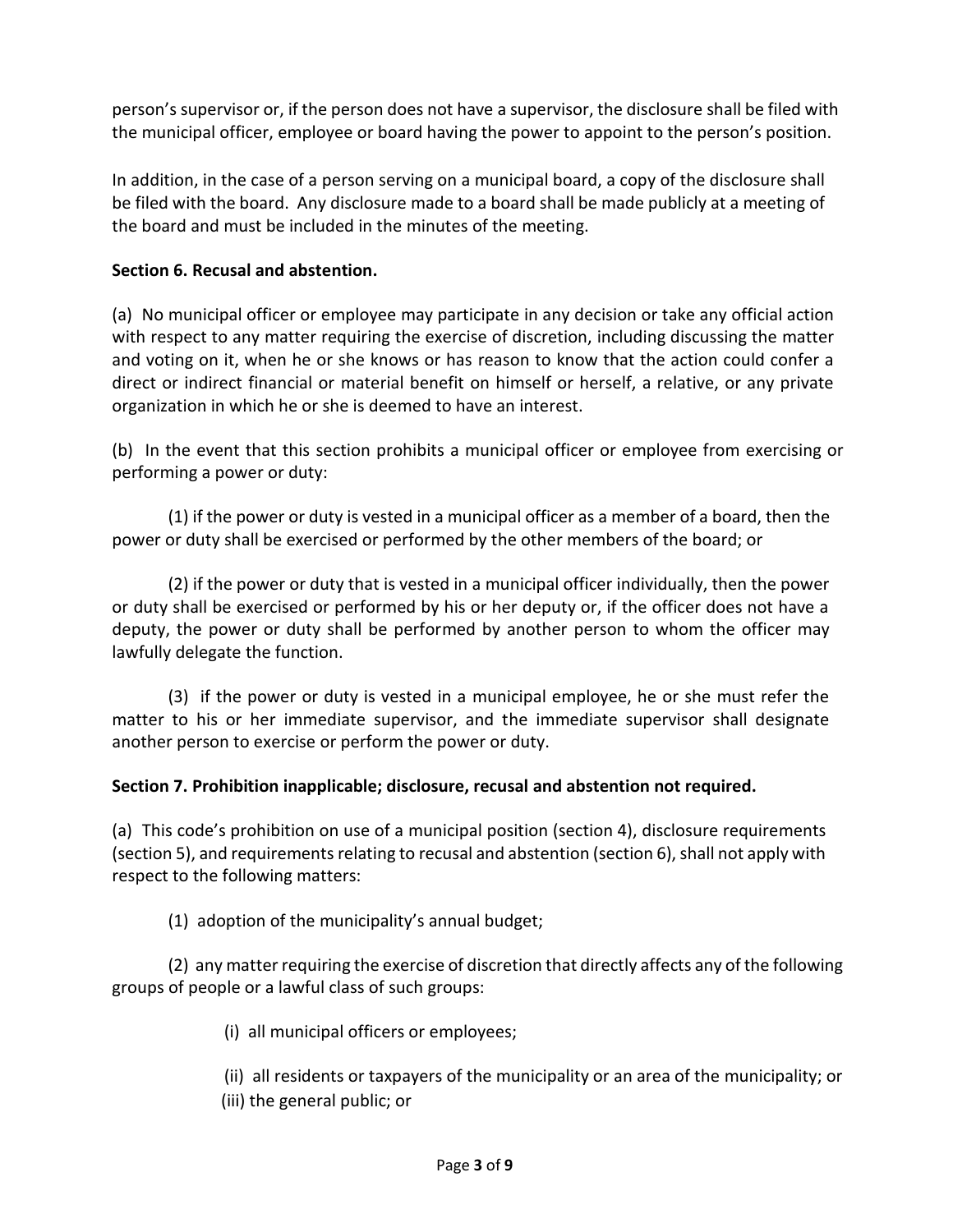(3) any matter that does not require the exercise of discretion.

(b) Recusal and abstention shall not be required with respect to any matter:

(1) which comes before a board when a majority of the board's total membership would otherwise be prohibited from acting by section 6 of this code;

(2) which comes before a municipal officer when the officer would be prohibited from acting by section 6 of this code and the matter cannot be lawfully delegated to another person.

## **Section 8. Investments in conflict with official duties.**

(a) No municipal officer or employee may acquire the following investments:

(1) investments that can be reasonably expected to require more than sporadic recusal and abstention under section 6 of this code; or

(2) investments that would otherwise impair the person's independence of judgment in the exercise or performance of his or her official powers and duties.

(b) This section does not prohibit a municipal officer or employee from acquiring any other investments or the following assets:

(1) real property located within the municipality and used as his or her personal residence;

(2) less than five percent of the stock of a publicly traded corporation; or

(3) bonds or notes issued by the municipality and acquired more than one year after the date on which the bonds or notes were originally issued.

## **Section 9. Private employment in conflict with official duties.**

No municipal officer or employee, during his or her tenure as a municipal officer or employee, may engage in any private employment, including the rendition of any business, commercial, professional or other types of services, when the employment:

(a) can be reasonably expected to require more than sporadic recusal and abstention pursuant to section 6 of this code;

(b) can be reasonably expected to require disclosure or use of confidential information gained by reason of serving as a municipal officer or employee;

(c) violates section 805-a(1)(c) or (d) of the General Municipal Law; or

(d) requires representation of a person or organization other than the municipality in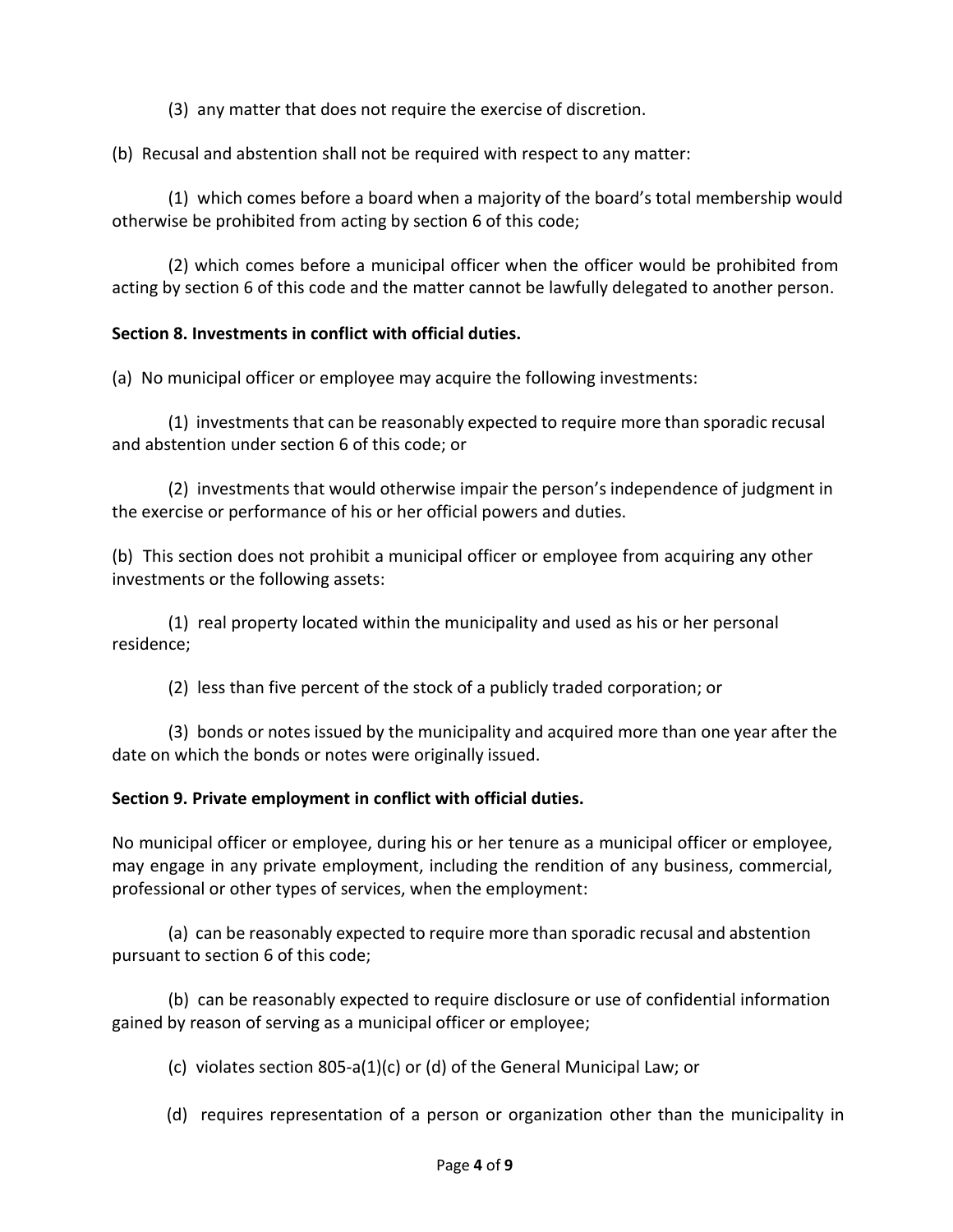connection with litigation, negotiations or any other matter to which the municipality is a party.

# **Section 10. Future employment.**

(a) No municipal officer or employee may ask for, pursue or accept a private post-government employment opportunity with any person or organization that has a matter requiring the exercise of discretion pending before the municipal officer or employee, either individually or as a member of a board, while the matter is pending or within the 30 days following final disposition of the matter.

(b) No municipal officer or employee, for the two-year period after serving as a municipal officer or employee, may represent or render services to a private person or organization in connection with any matter involving the exercise of discretion before the municipal office, board, department or comparable organizational unit for which he or she serves.

(c) No municipal officer or employee, at any time after serving as a municipal officer or employee, may represent or render services to a private person or organization in connection with any particular transaction in which he or she personally and substantially participated while serving as a municipal officer or employee.

# **Section 11. Personal representations and claims permitted.**

This code shall not be construed as prohibiting a municipal officer or employee from:

(a) representing himself or herself, or his or her spouse or minor children before the municipality; or

(b) asserting a claim against the municipality on his or her own behalf, or on behalf of his or her spouse or minor children.

# **Section 12. Use of municipal resources**

(a) Municipal resources shall be used for lawful municipal purposes. Municipal resources include, but are not limited to, municipal personnel, and the municipality's money, vehicles, equipment, materials, supplies or other property.

(b) No municipal officer or employee may use or permit the use of municipal resources for personal or private purposes, but this provision shall not be construed as prohibiting:

(1) any use of municipal resources authorized by law or municipal policy;

(2) the use of municipal resources for personal or private purposes when provided to a municipal officer or employee as part of his or her compensation; or

(3) the occasional and incidental use during the business day of municipal telephones and computers for necessary personal matters such as family care and changes in work schedule.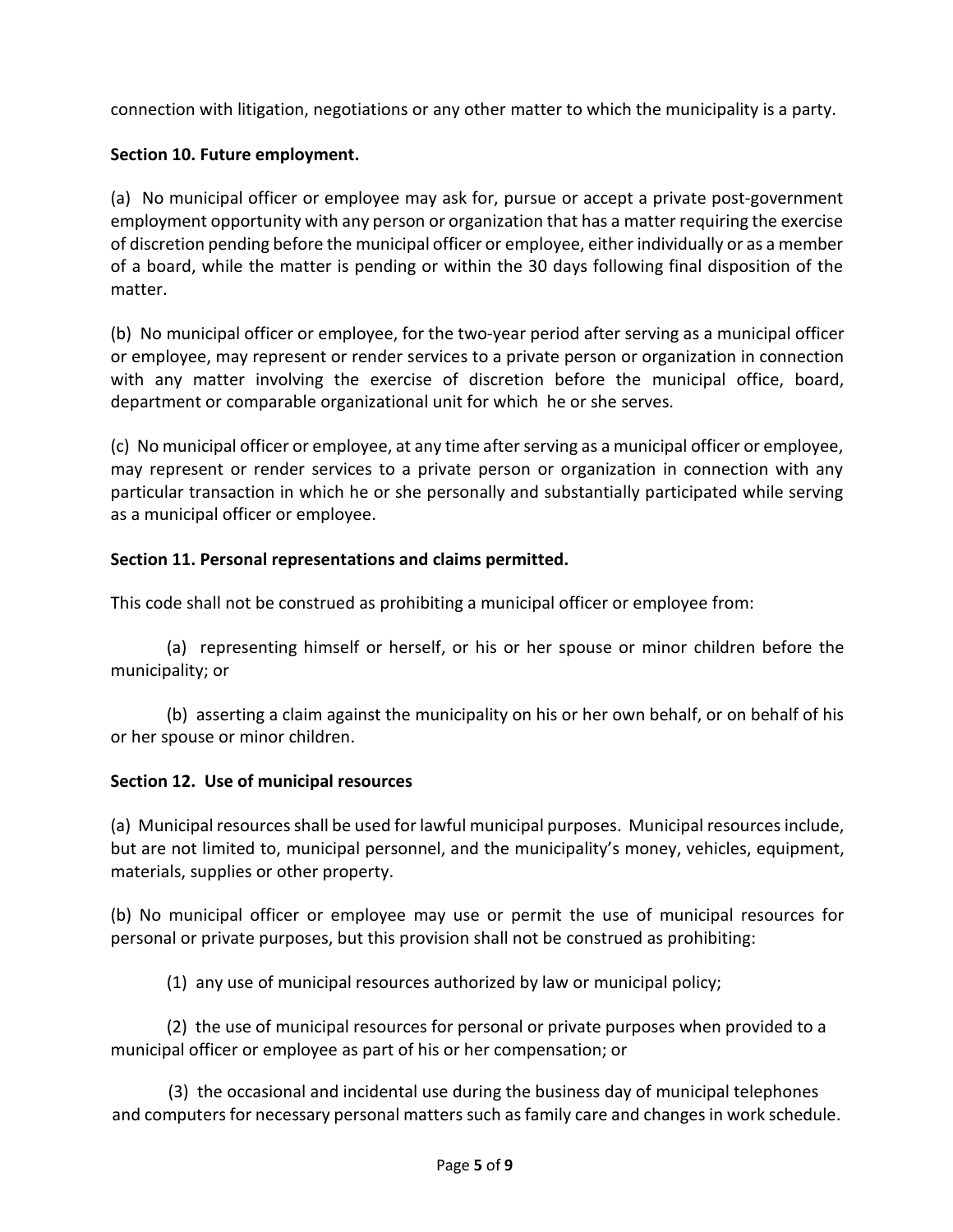(c) No municipal officer or employee shall cause the municipality to spend more than is reasonably necessary for transportation, meals or lodging in connection with official travel.

## **Section 13. Interests in Contracts.**

(a) No municipal officer or employee may have an interest in a contract that is prohibited by section 801 of the General Municipal Law.

(b) Every municipal officer and employee shall disclose interests in contracts with the municipality at the time and in the manner required by section 803 of the General Municipal Law.

## **Section 14. Nepotism.**

Except as otherwise required by law:

(a) No municipal officer or employee, either individually or as a member of a board, may participate in any decision specifically to appoint, hire, promote, discipline or discharge a relative for any position at, for or within the municipality or a municipal board.

(b) No municipal officer or employee may supervise a relative in the performance of the relative's official powers or duties.

## **Section 15. Political Solicitations.**

(a) No municipal officer or employee shall directly or indirectly to compel or induce a subordinate municipal officer or employee to make, or promise to make, any political contribution, whether by gift of money, service or other thing of value.

(b) No municipal officer or employee may act or decline to act in relation to appointing, hiring or promoting, discharging, disciplining, or in any manner changing the official rank, status or compensation of any municipal officer or employee, or an applicant for a position as a municipal officer or employee, on the basis of the giving or withholding or neglecting to make any contribution of money or service or any other valuable thing for any political purpose.

## **Section 16. Confidential Information.**

No municipal officer or employee who acquires confidential information in the course of exercising or performing his or her official powers or duties may disclose or use such information unless the disclosure or use is required by law or in the course of exercising or performing his or her official powers and duties.

# **Section 17. Gifts.**

(a) No municipal officer or employee shall solicit, accept or receive a gift in violation of section 805-a(1)(a) of the General Municipal Law as interpreted in this section.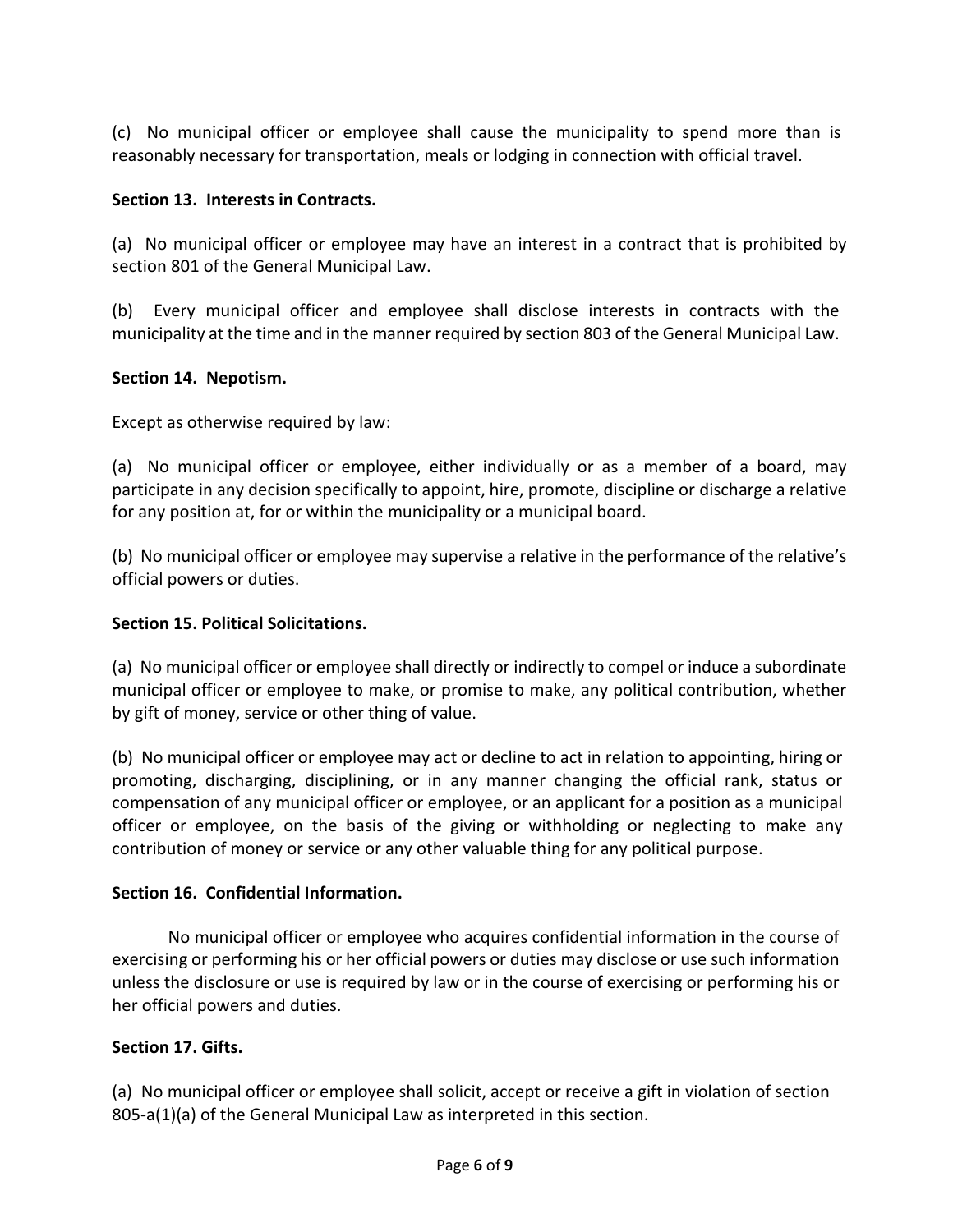(b) No municipal officer or employee may directly or indirectly solicit any gift.

(c) No municipal officer or employee may accept or receive any gift, or multiple gifts from the same donor, having an annual aggregate value of seventy-five dollars or more when:

(1) the gift reasonably appears to be intended to influence the officer or employee in the exercise or performance of his or her official powers or duties;

(2) the gift could reasonably be expected to influence the officer or employee in the exercise or performance of his or her official powers or duties; or

(3) the gift is intended as a reward for any official action on the part of the officer or employee.

(d) For purposes of this section, a "gift" includes anything of value, whether in the form of money, service, loan, travel, entertainment, hospitality, thing or promise, or in any other form. The value of a gift is the gift's fair market value, determined by the retail cost of the item or a comparable item. The fair market value of a ticket entitling the holder to food, refreshments, entertainment, or any other benefit is the face value of the ticket, or the actual cost to the donor, whichever is greater. Determination of whether multiple gifts from a single donor exceed seventy-five dollars must be made by adding together the value of all gifts received from the donor by an officer or employee during the twelve-month period preceding the receipt of the most recent gift.

(e) (1) A gift to a municipal officer or employee is presumed to be intended to influence the exercise or performance of his or her official powers or duties when the gift is from a private person or organization that seeks municipal action involving the exercise of discretion by or with the participation of the officer or employee.

(2) A gift to a municipal officer or employee is presumed to be intended as a reward for official action when the gift is from a private person or organization that has obtained municipal action involving the exercise of discretion by or with the participation of the officer or employee during the preceding twelve months.

(f) This section does not prohibit any other gift, including:

(1) gifts made to the municipality;

(2) gifts from a person with a family or personal relationship with the officer or employee when the circumstances make it clear that the personal relationship, rather than the recipient's status as a municipal officer or employee, is the primary motivating factor for the gift;

(3) gifts given on special occasions, such as marriage, illness, or retirement, which are modest, reasonable and customary;

(4) unsolicited advertising or promotional material of little intrinsic value, such as pens,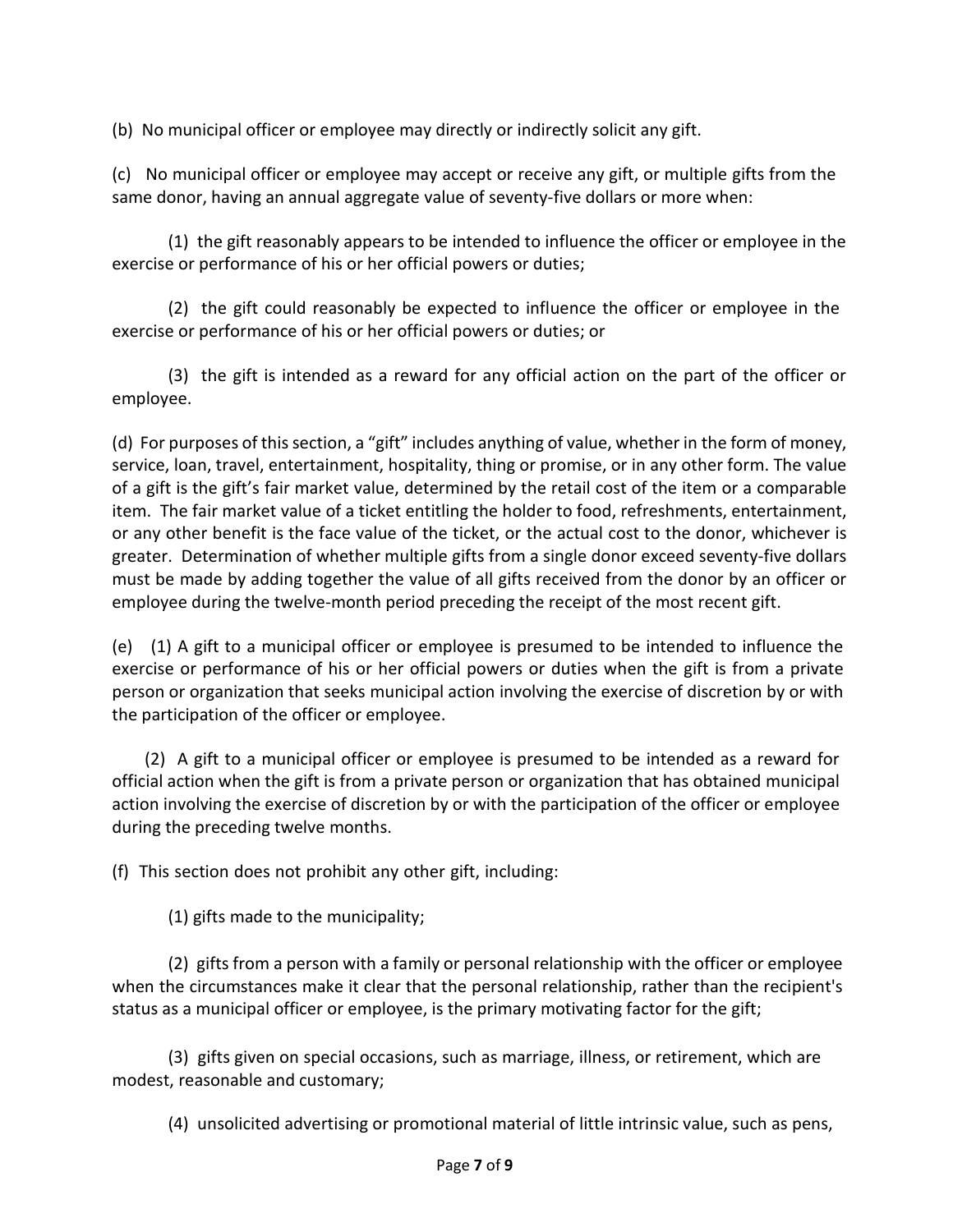pencils, note pads, and calendars;

(5) awards and plaques having a value of seventy-five dollars or less which are publicly presented in recognition of service as a municipal officer or employee, or other service to the community; or

(6) meals and refreshments provided when a municipal officer or employee is a speaker or participant at a job-related professional or educational conference or program and the meals and refreshments are made available to all participants.

## **Section 18. Board of Ethics.**

(a) There is hereby established a board of ethics for the municipality. The board of ethics shall consist of five members, a majority of whom shall not be officers or employees of the municipality, but at least one of whom must be a municipal officer or employee. The members of such board of ethics shall be appointed by the Town Board, serve at the pleasure of the appointing authority, and receive no salary or compensation for their services as members of the board of ethics.

(b) The board of ethics shall render advisory opinions to the officers and employees of the Town of Greenwich with respect to article 18 of the General Municipal Law and this code. Such advisory opinions must be rendered pursuant to the written request of any such officer or employee under such rules and regulations as the board of ethics may prescribe. The board of ethics shall have the advice of legal counsel employed by the board, or if none, the municipality's legal counsel. In addition, the board of ethics may make recommendations with respect to the drafting and adoption of a code of ethics, or amendments thereto, upon the request of the Town of Greenwich.

## **Section 19. Posting and distribution.**

(a) The Town Supervisor must promptly cause a copy of this code, and a copy of any amendment to this code, to be posted publicly and conspicuously in each building under the municipality's control. The code must be posted within ten days following the date on which the code takes effect. An amendment to the code must be posted within ten days following the date on which the amendment takes effect.

 $2$  In the case of a county operating under an optional or alternative form of county government or county charter, insert the "county executive" or "county manager," as the case may be, "subject to confirmation by the [insert name of county governing body]."